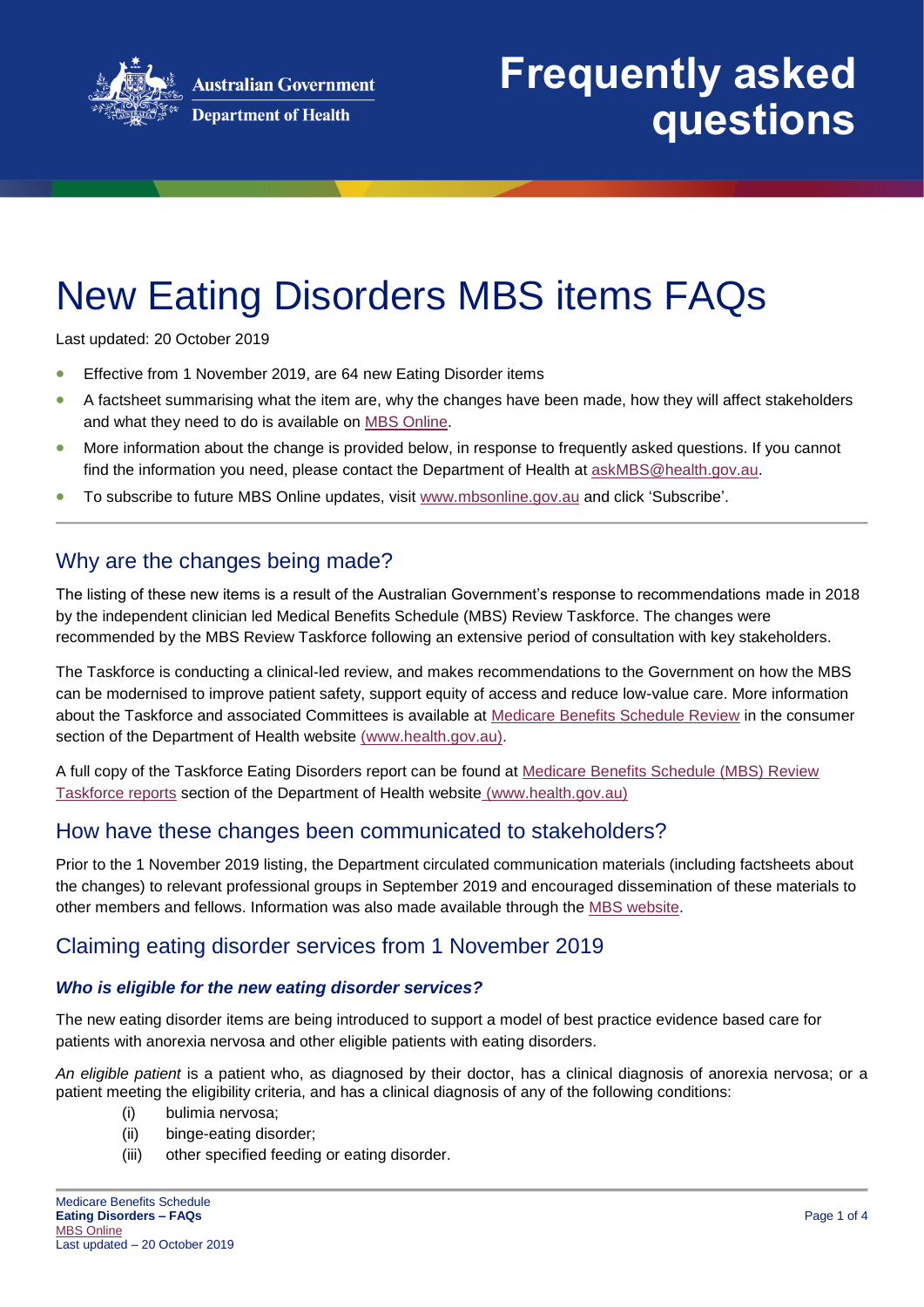

**Australian Government** 

#### **Department of Health**

# **Frequently asked questions**

*Eligibility criteria*, for a patient, is:

- a) the patient has been assessed as having an eating disorder examination questionnaire score of 3 or more; and
- b) the patient's condition is characterised by rapid weight loss, or frequent binge eating or inappropriate compensatory behaviour as manifested by 3 or more occurrences per week; and
- c) the patient has at least two of the following indicators:
	- clinically underweight with a body weight less than 85% of expected weight where weight loss is directly attributable to the eating disorder
	- current or high risk of medical complications due to eating disorder behaviours and symptoms
	- serious comorbid medical or psychological conditions significantly impacting on medical or psychological health status with impacts on function
	- the person has been admitted to a hospital for an eating disorder in the previous 12 months
	- inadequate treatment response to evidence based eating disorder treatment over the past six months despite active and consistent participation

## *What items should be claimed for Eating Disorders?*

- Preparation of eating disorders treatment and management plans (90250-90257 and 90260-90263).
- Review of eating disorders treatment and management plans (90264-90269).
- Provision of eating disorders psychological treatment services (90271-90282) (82352-82383).
- Eating disorders dietitian health services (82350-82351).

#### *What are the Provider eligibility requirements?*

*Provider eligibility requirements are set out in the legislation and explanatory notes for each of the services available*.

It is expected that practitioners who are providing services under these items have appropriate training, skills and experience in treatment of patients with eating disorders and meet the national workforce core competencies for the safe and effective identification of and response to eating disorders. More information can be found National Eating [Disorders Collaboration Eating Disorders: a professional resources for general practitioners a](https://www.nedc.com.au/assets/NEDC-Resources/NEDC-Resource-GPs.pdf)vailable at [www.nedc.com.au](https://www.nedc.com.au/)

In order to provide eating disorder dietetic services, Dietitians must be an *'Accredited Practising Dietitian'* as recognised by the Dietitians Association of Australia (DAA).

An eating disorders psychological treatment service includes mental health treatment services which are provided by an allied health professional or a medical practitioner in general practice with appropriate mental health training.

Medical practitioners in general practice who meet the training and skills requirements as determined by the *General Practice Mental Health Standards Collaboration*, and are entered on the Register as being eligible to render a focussed psychological strategy service, can render an eating disorders psychological treatment service. More information can be found in the explanatory notes for these items (AN.36.4).

*Note: The General Practice Mental Health Standards Collaboration operates under the auspices of the Royal Australian College of General Practitioners.*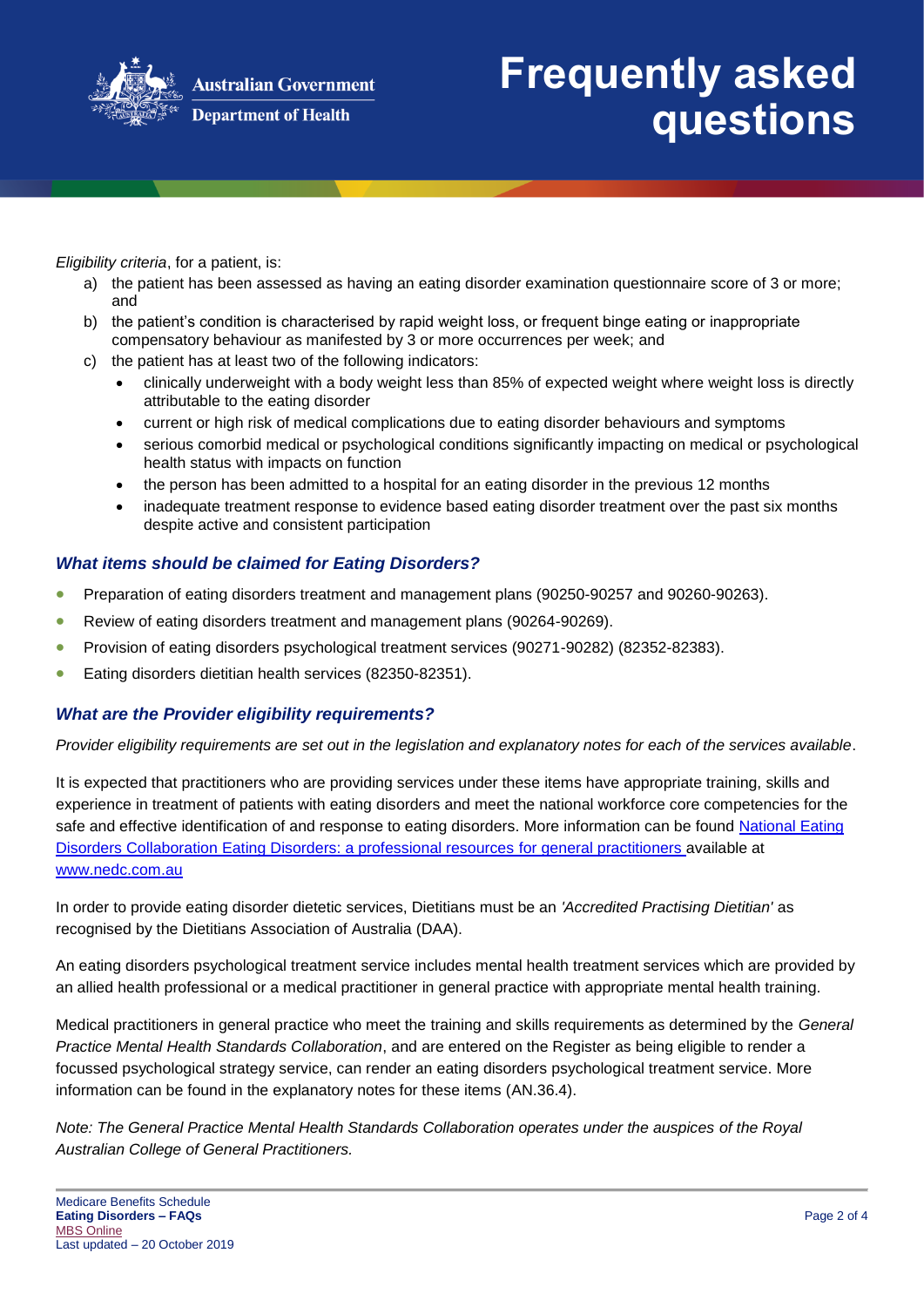

# **Frequently asked questions**

The allied mental health professional must be recognised by the Department of Human Services as eligible to provide focussed psychological strategies (FPS) services under the Better Access to Mental Health items more information can be found in the explanatory notes for these items (MN.16.3).

## *What training and education is in place for practitioners using these items?*

Practitioners should contact their professional organisation to identify education and training which may assist practitioners to gain skills and knowledge in providing services under these items.

The following organisations provide training which may assist practitioners to meet eating disorder workforce competency standards:

- The Australia and New Zealand Academy of eating disorders (ANZAED) National
- InsideOut Institute National
- The Victorian Centre of Excellence in Eating Disorders (CEED) VIC
- Queensland Eating Disorder Service (QuEDS) QLD
- Statewide Eating Disorder Service (SEDS) SA
- WA Eating Disorders Outreach & Consultation Service (WAEDOCS) WA

*This list is not exhaustive, but has been included to provide examples on the types of training available which may assist practitioners to upskill in this area.*

#### *Are the new ED items per calendar year or 12 months?.*

For any particular patient, an eating disorder treatment and management plan expires at the end of a 12 month period following provision of that service. After that period, a patient will require a new eating disorder treatment and management plan to continue receiving medicare rebates for eating disorder treatment services.

#### *What if a patient is already receiving mental health treatment?*

Once an eligible patient has an eating disorder treatment and management plan in place, the 12 month period commences, and the patient is eligible for up to 20 dietetic services and 40 eating disorder psychological treatment services.

For the purpose of the 40 eating disorder psychological treatment services these will include services provided under the following items: 90271, 90272, 90273, 90274, 90275, 90276, 90277, 90278, 90279, 90280, 90281, 90282, 2721, 2723, 2725, 2727, 283, 285, 286, 287, 371, 372 and items in Groups M6, M7 and M16 (excluding items 82350 and 82351) within the eating disorder treatment and management plans 12 month period.

*For any particular patient, an eating disorder treatment and management plan expires at the end of a 12 month period following provision of that service. After that period, a patient will require a new eating disorder treatment and management plan to continue receiving rebates for eating disorder psychological treatment services.*